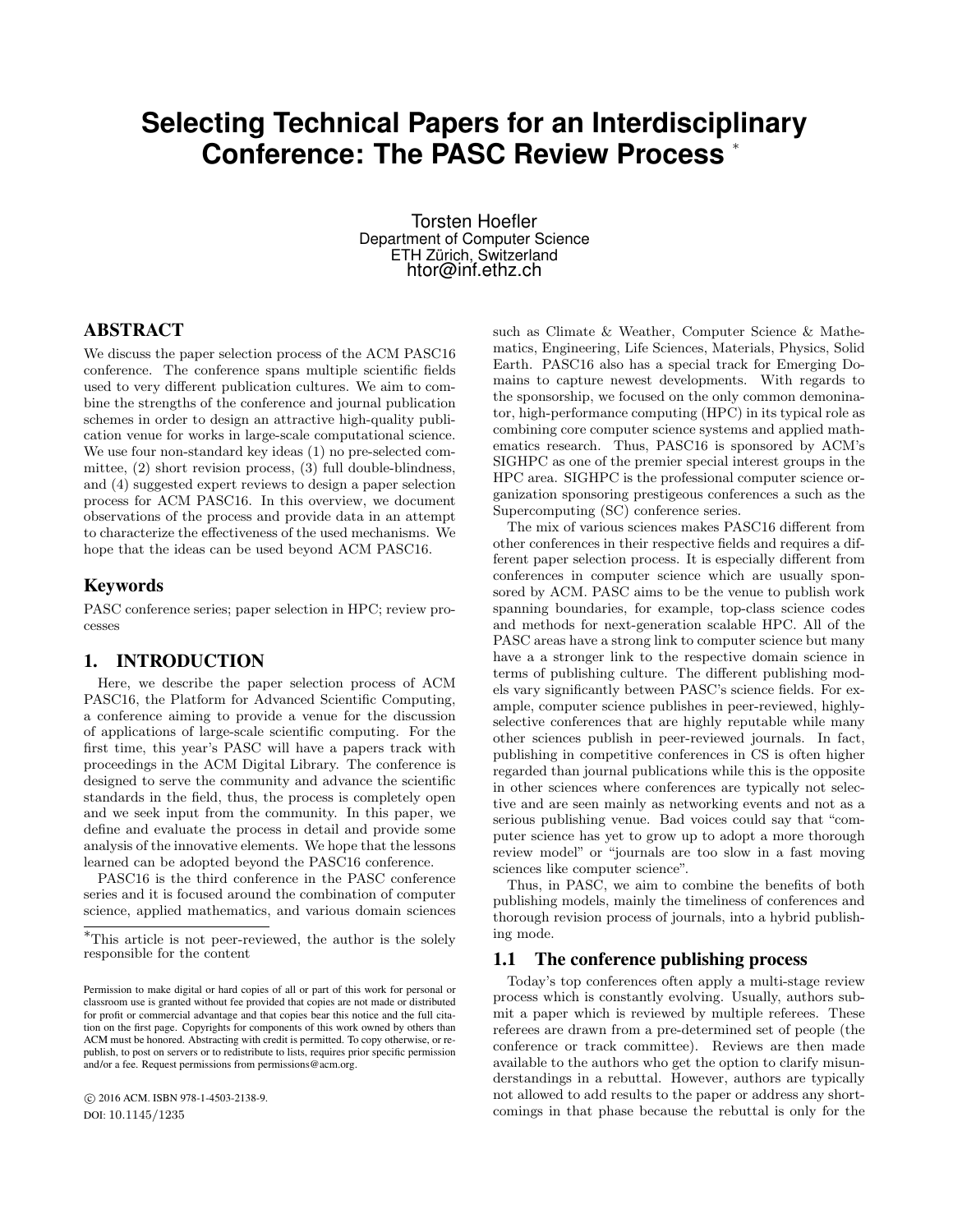clarification of potential misunderstandings. At the end, the committee considers the papers together with the rebuttals in the final selection stage.

Our personal opinion is that rebuttals are largely ineffective for the authors. In fact, we observed that they more often aid in rejecting a paper than they do in accepting a borderline paper. Furthermore, authors often invest significant resources into drafting rebuttals (often in a very limited space) — this work is wasted in most of the cases as it does not improve the paper itself and can hardly be reused in other contexts.

Top-class conferences usually apply an "in-doubt reject" philosophy which reduces the false positive rate for lowquality accepted papers. This leads to an inefficiency in the community that papers are reviewed multiple times and a paper's review history is often lost. Furthermore, authors often wait for months for the next suitable deadline.

#### 1.2 The journal publishing process

Journals are very different from conferences in that authors have the explicit option to revise a manuscript if it is deemed promising. Here, subject area editors are receiving the submissions and pick a set of competent reviewers. Multiple rounds of reviews and revisions can be used to establish a communication channel between authors and reviewers. Reviewers are often persistent in that process and help to ensure quality.

Many journals have a very long latency from the first submission to publication, often six months, sometimes years. Furthermore, there is no attached venue to present and discuss the results and the community relies largely on independent meetings, conferences, and other author interactions. We want to remark that there are journal publishing models that are attached to meetings, for example VLDB journal/VLDB [3], ACM TACO/HiPEAC, or the ACM TOPLAS invited track at ACM PLDI.

## 2. PASC PAPER SELECTION PROCESS

PASC16 aims to combine both models to achieve the timeliness and topical discussion of conferences as well as the thoroughness and efficiency of the journal process. We started from a conference process and modified the four key ideas:

- (1) no pre-selected committee The paper selection is organized by chairs who appoint only area editors. This allows each area editor to select the appropriate experts in the field for each paper without being limited by the pre-established committee. Of course, this somewhat complicates the management of conflicts and requires more attention following up with reviewers that have not previously agreed to serve on the committee to review in a relatively short time. Yet, our experience suggests that the review thoroughness and confidence can be greatly improved over a standing committee.
- (2) short revision process Allowing the authors to completely revise papers gives them the opportunity to improve the quality for the conference submission as well as for later submissions. Limiting the revision time guarantees a limited-time turn-around for each paper and enables synchronization of reviews to improve efficiency in the organization. Of course, a limited time

may be too short for the necessary revision. However, in that case, authors can always resubmit for the following year or to different venues.

- (3) full double-blindness A fully-blind review process where neither reviewers nor co-chairs know the author names significantly reduces author and institutional biases. In PASC16, only area editors knew the authors to properly detect and resolve conflict of interests when inviting reviewers. One negative point could be that double-blind reviewing is potentially less attractive for reviewers. Yet, since we were able to find the experts in the topic, nearly all of them immediately agreed to review papers that were close to their area, even without knowing the authors.
- (4) suggested expert reviews We allowed reviewers in round 1 to propose additional expert reviewers for round 2 in order to get an even finer-grained resolution in expertise. We observed that the senior experts in the area often suggested rising junior experts that were not that well known. These were eager to write thorough and insightful reviews. A disadvantage of this model is that the authors, after receiving only round 1 reviews for their revision, could not take the additional review comments into account. This could create a perceived unfairness in the author's view but we believe that can be addressed with carefully considering the review rounds in the final selection process.

We now briefly discuss other choices made in the PASC16 review process.

# 2.1 Timeline

PASC16 was arranged around the following timeline:

- Jan 15: abstract submission Having an early abstract submission allows the area chairs to line up expert reviewers to start the review process immediately when the final papers arrive.
- Jan 22: full papers due Right after the deadline was closed, reviewers were invited.
- Feb 26: first notification After the first reviewing round, only promising papers were invited for a revision. Here, we employed the strategy: "when in doubt: invite."
- Mar 11: revisions due We required the revisions to mark-up all changes to simplify second round reviews. The authors had the option to upload a reply to the reviews.
- Mar 31: final decisions In the final decision, we chose to accept only top papers by employing the conference strategy "in doubt: reject". For papers that were barely not making the cut, we encouraged the authors to resubmit their work.

The timeline was very compressed for PASC16. This was mainly due to delays in the sponsorship agreement and we remark that the overall process should really span 5-6 months.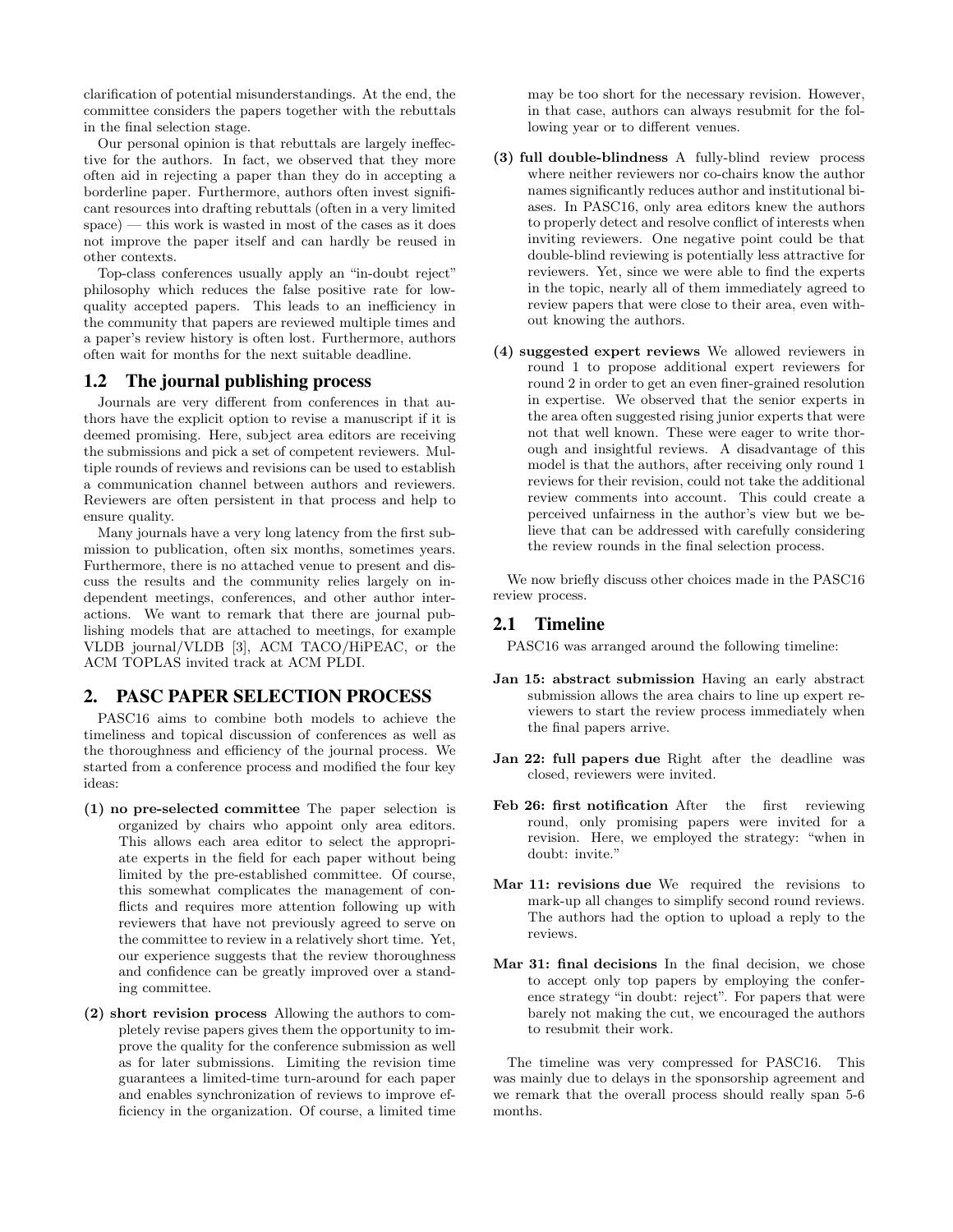# 2.2 Selection criteria

The selection criteria for PASC16 were focused on scientific quality. In the discussion, each area chair had to answer the question "What did I learn while reading the paper?". As a secondary aspect, we considered the relevance to PASC ("How many people would attend the talk?") as well as how well the work is presented ("Would I recommend my colleagues to read it?"). During the physical technical program committee (TPC) meeting, only the scientific quality played a role because all revised papers were clearly on topic and well presented.

However, during the discussion, the committee felt that there should be a session which does not focus exclusively on novelty but on solid software documentation, methods, and maybe even history (similar to the "State of the Practice" session at Supercomputing).

The committee also consciously never disregarded an expert reviewer who objected strongly with the right arguments to build and maintain the reputation in the community. We understand that this may be slightly negative for the authors but we hope they understand the comments, improve their work and resubmit. Reject if in doubt is normal in the top-class conference model.

# 3. STATISTICS

In round 1, PASC16 received 44 submissions. The area chairs filtered incomplete and off-topic submissions in a basic review stage and moved 33 papers into the full review process. All papers received at least three reviews, six received a fourth review as tie breaker. After the first round of review comments, 23 of these papers papers were invited to submit a revision (all papers which were supported strongly by at least one reviewer). Most papers received three or more reviews in stage 2. Of these 23 invited, 12 papers were finally accepted after a second round of reviews. The final acceptance rate was 27% of the initial submissions. This acceptance rate is higher than top-class conferences such as Supercomputing because many papers improved significantly during the revision process.

The 105 reviews in stage 1 had an average length of 451 words. The 77 reviews in stage 2 had an average length of 153 words. Stage 2 reviews were generally shorter because the authors often succeeded to address all issues pointed out in stage 1.

## 3.1 Effectiveness of the revision

We will now briefly discuss how effective the revision was. We expect this to be close to a lower bound to the general effectiveness of revisions in a conference process because of the very limited time of two weeks. We believe a more appropriate revision time of 1 month would lead to even better results. We provided a free-form pdf upload for the revision itself as well as a second free form pdf upload for accompanying materials. All 23 papers invited to stage 2 submitted a revision as well as a reply to the reviews. Revisions ranged from addressing simple issues such as typesetting corrections up to a complete rewrite of the paper including numerous new experiments and an explanation exceeding the length of the actual submission.

We now compare the number of reviews for the papers invited to stage 2. Out of the 23 papers, 15 had three reviews in stage 1 and 8 had 4 reviews in stage 1. In stage 2, 4 had 2 revies, 11 had 3 reviews, 5 had 4 reviews, 2 had 5 reviews, and 1 had six reviews. The disparity in stage 2 resulted from the invitation of additional expert reviewers.

The system asked each reviewer to provide an absolute score in the range from 1 (strong reject) to 5 (strong accept). We observed that, on average, the scores from stage 1 to stage 2 increased but some reviewers reduced their scores dramatically. Yet, our results may not be statistically significant due to the small sample size, thue, we report the average difference for each paper. In total, 8 papers decreased their score by 1 point, 8 papers stayed unchanged, 6 papers increased their score by 1 point, and 1 paper increased its score by 2 points.

We now provide the complete data for the changes in all reviewers that reviewed the same paper in stage 1 and stage 2 and each of the categories (all ranging from 1 to 6):

| $type\$ change |   | $-2$ |    |    |    |   |
|----------------|---|------|----|----|----|---|
| overall        |   |      |    | 38 | 19 | 2 |
| significance   | 2 |      |    | 45 | 6  |   |
| soundness      |   |      |    | 47 | 10 |   |
| originality    |   |      | 10 | 53 |    |   |
| communication  |   | 2    |    | 41 | 13 |   |
| expertise      |   |      | 5  | 47 | 10 |   |

We remark that the review system somewhat obscured the stage 1 reviews from the reviewers of stage 2 so that they could not easily find their own reviews and scores from stage 1. This was not intentional. We conclude, that the overall scores were significantly changed by the revision. Most improved slightly but some degraded significantly. The two -4 degradations were analyzed by the committee in detail but cannot be discussed here for confidentiality reasons.

## 3.2 Impact of expert reviewers

As mentioned before, we invited a number of expert reviewers proposed in stage 1 to the second stage. We explained to them that they joined late and review a revision and that their review time is very limited. We now present the final scores of all reviewers from stage 1 and stage 2 as two tuples of varying length, where a single digit denotes the score and "x" indicates that no second-round review was submitted. The tuple grows in the second round if additional reviewers submitted reviews. For example 135->12x4 means the three round 1 reviewers submitted scores 1, 3, and 5, respectively. The first two submitted scores 1 and 2, respectively, while the third reviewer did not submit a review but an additional suggested expert reviewer submitted a score of 4.

We present the full data in the following:

```
555->5x54; 435->3451; 445->4433; 5455->54554;
333->33x; 245->24x; 3455->445445; 335->135;
3343->434; 1554->155x; 454->554; 4434->55454;
5455->x455; 445->4455; 5444->5555; 423->3214;
254->354; 453->554; 232->x42; 455->5x52; 243->3x5;
4555->5x5x5; 553->xx555.
```
During the TPC discussion, we kept track of the impact of expert reviews. At the end, 2 expert reviews led to accepting a paper which may not have been accepted without them, 19 did not change the final decision, and 2 expert reviews led to rejecting two papers which may not have been rejected without them. We discussed the two reject cases at length but decided that the standing of the reviewer in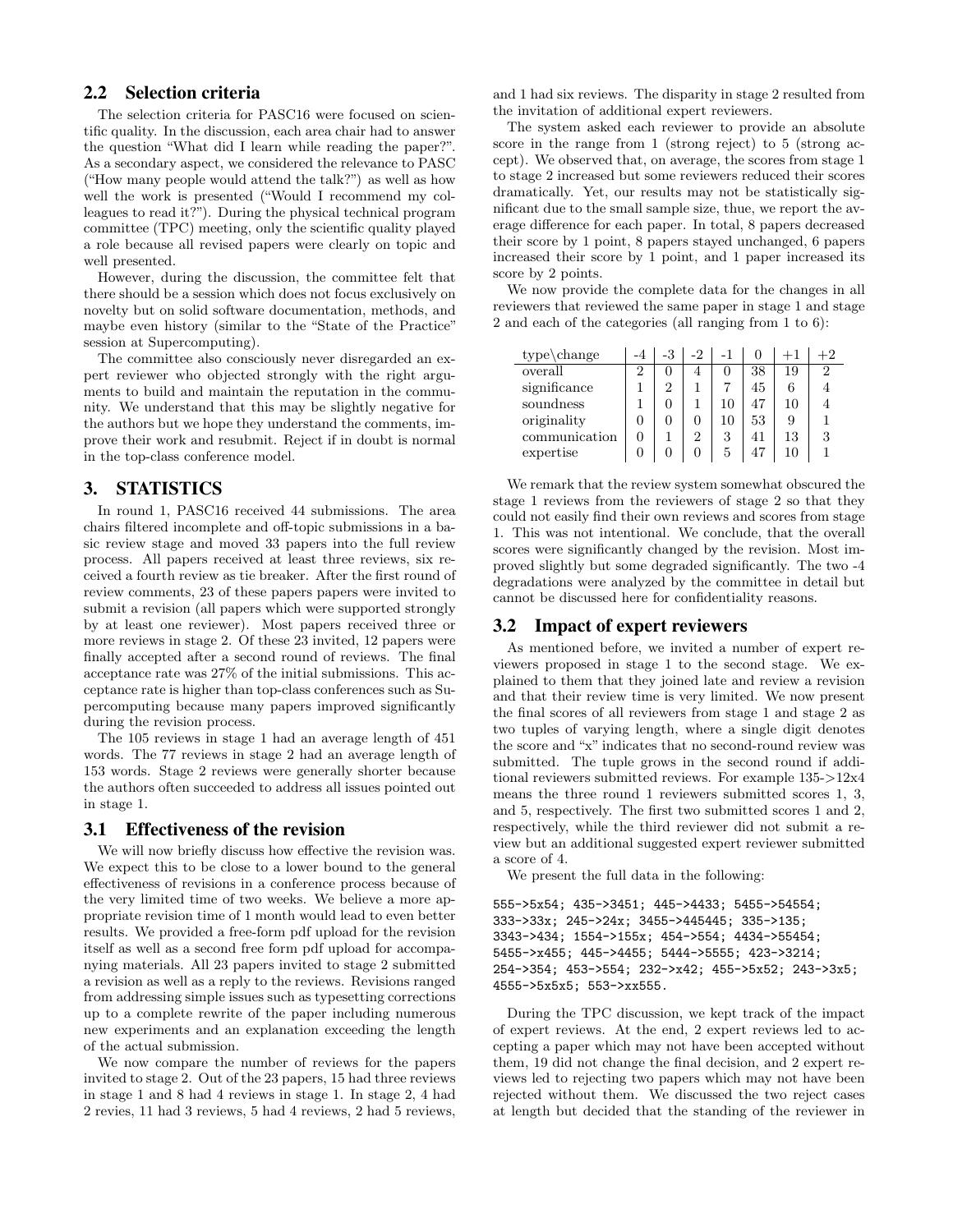the respective field warrants the decision and that the paper will benefit from a longer revision taking into account the additional comments and resubmission. The committee communicated this to the authors.

In addition to influencing the decisions, the expert reviewers usually wrote rather long and insightful reviews that benefit the authors in their revision for the final version or a later resubmission.

## 3.3 The physical TPC meeting

The PASC16 TPC meeting was conducted as a single-day face-to-face meeting of all area chairs. The challenge was again the diversity in the areas and thus paper topics. The main purpose of this meeting was to ensure a consistent and qualitiatively high selection process. We proceeded in two rounds: in round 1, we discussed each paper for approximately six minutes (some much longer). Here, the responsible area chair had to present the set of reviewers and their relation to the topic/qualification. Then, the area chair summarized the papers contributions and the reviewer's opinions for the others (implicitly answering the questions posed in Section 2.2). During the discussion, we established an approximate ranking (partial order) of the papers, weakly following Douceur's proposal [1]. In the second round, we re-discussed the borderline papers and decided where precisely to draw the line of acceptance.

We did not explicitly consider acceptance rates and accepted all papers where there was no doubt of excellence. We discussed the borderline cases but applied the conferencetypical "reject if in doubt" philosophy. For the borderline cases, we made sure to include a summary of the committee discussion in the feedback for the authors. The committee points out that all revised papers in round two were good and the quality of selected papers was outstanding. It seems that, with a longer revision process, all papers could be accepted. Yet, in the PASC16 selection model, they would need to be resubmitted by the authors.

We decided to assign shepherds to five of the accepted papers. Shepherds guarantee that revisions that the committee deemed essential are applied to the final papers. Shepherds are drawn from the committee and area chairs have the final say on acceptance of a manuscript.

#### 3.4 Handling conflicts

Handling fully double-blind submissions is can be somewhat cumbersome because it needs an additional entity to arbitrate conflicts of interest. Thus, we decided to keep cochairs as well as all reviewers double-blind while the area chairs had access to the author's names in order to select reviewers. We asked the area chairs to ignore the names in the selection process though.

For the TPC meeting, we appointed an additional person, who was not directly involved in the selection solely to manage conflicts. This was necessary as the co-chairs and area chairs did not know the author names of the different areas. Conflicts were handled by sending all author names to all chairs who then marked conflicts.

In one case, the committee decided to use the conflict manager as an oracle to ask a binary question like "is person X a co-author". We felt that this was necessary because a review pointed out that the paper included contents that should be credited to person X. We note that all content was correctly credited in the revised version.

## 4. DISCUSSION

How to organize conference committees and paper selection is a much discussed topic in top-class computer science conferences. Mogul and Anderson provide a nice summary of issues for organizing computer systems conferences [5]. Among the highly-discussed issues is double-blindness and the related problems. This is largely unresolved in the general community and different conferences apply different rules regarding double-blindness [7]. Other committee reports (e.g., [6, 8]) document the established rules and experiments in the different communities. There were even workshops on how to organize meetings [4]. Yet, all these conferences are focused solely on computer science. Here, we document our experiences with a more interdisciplinary community.

We now briefly summarize issues that the committee identified during the paper selection process:

Performance reporting The different communities have very different styles of reporting performance results. There was no overarching standard and result discussion ranged from log-log plots of application runtime, which did not provide insights into the performance of the code, to detailed statistically sound bounds (roofline) analyses. We suggest that the conference should provide guidelines to the submitters to ensure basic interpretability of the results, cf. [2].

Face-to-face meeting The PASC16 face-to-face meeting only included the area chairs. We believe that it would be better to also invite all reviewers to the meeting (if possible).

Timing The time-frame for most steps (revision, reviews) was too short and should be increased.

Areas By design of the conference, everything is related to HPC/computer science. So the computer science & mathematics area received many more submissions than other areas even though some submissions clearly fit into other areas.

Engineering/Software track The conference steering should consider a track that accepts papers that are not necessarily original research contributions but of huge value to the community. This year, we had to reject some excellent submissions fitting this category due to limited novelty. This track could be similar to SC's "State of the Practice".

Conflict handling The conflict handling can be further improved by allowing authors to submit a list of conflicts. This will enable a fully double-blind process where even the area chairs are not aware of the author's names or institutions.

Chair load The main tradeoff of the new approach is that much of the burden is now shifted to the area chairs. Each chair needs to understand every paper at a high level to make an assignment. This requires very reliable chairs and may also pose scalability problems with if more submissions are received.

# 5. CONCLUSIONS

The authors feel that the overall selection process was successful in that all four key ideas, (1) no pre-selected committee, (2) short revision process, (3) full double-blindness, and (4) suggested expert reviews, benefitted the rigor of the selection and hopefully the author's experience. Especially (1) proved to be beneficial when we discussed the reviewers expertise during the TPC meeting. We had very strong re